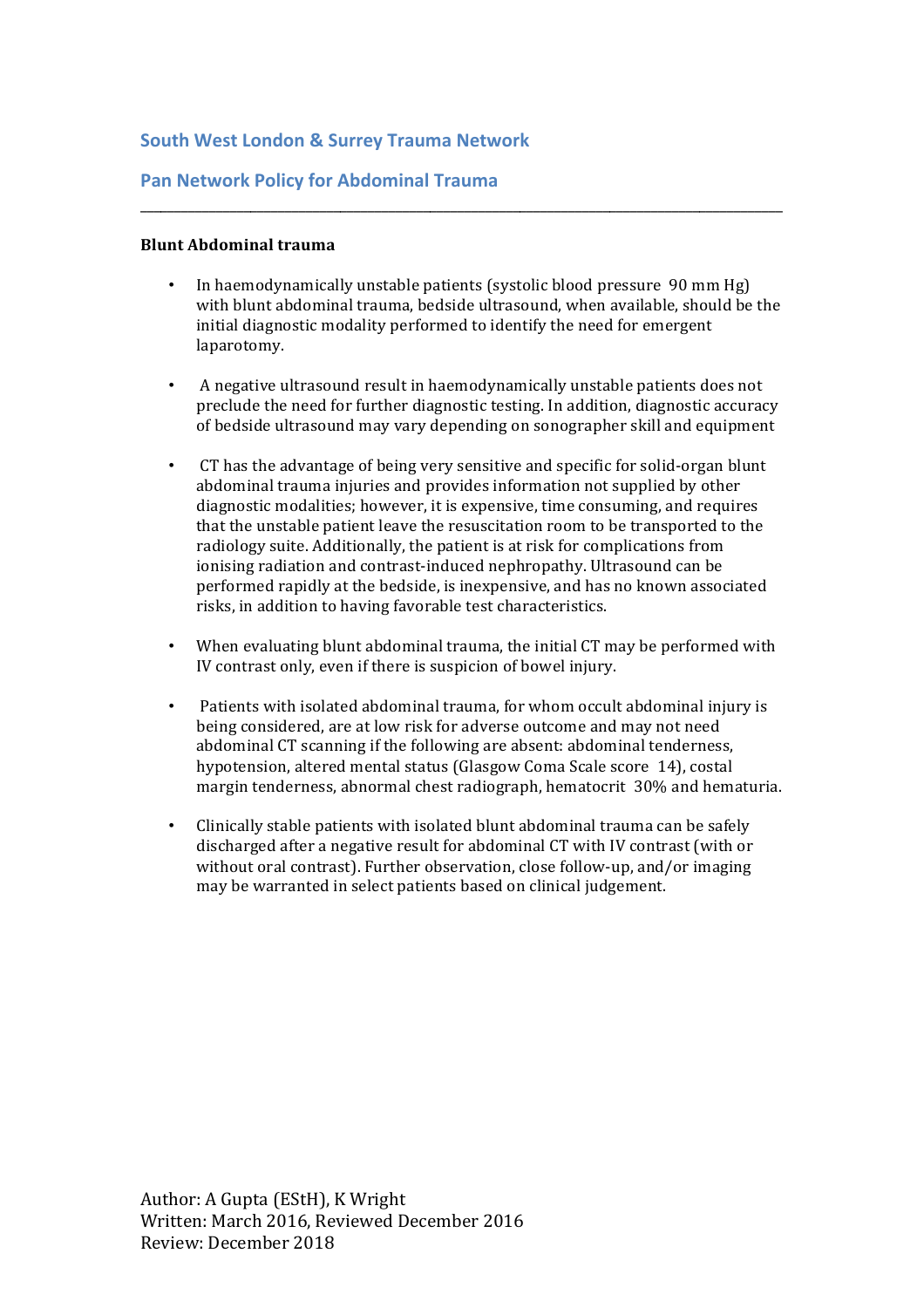

#### **Penetrating Abdominal trauma**

- Some penetrating abdominal injuries can be successfully managed nonoperatively - "selective conservatism
- The majority of gun shot injuries are best served by laparotomy.
- DPL (diagnostic peritoneal lavage) has a very limited role.
- Laparoscopy in expert hands can be considered an option in a
- haemodynamically stable and low risk patient.

Author: A Gupta (EStH), K Wright Written: March 2016, Reviewed December 2016 Review: December 2018